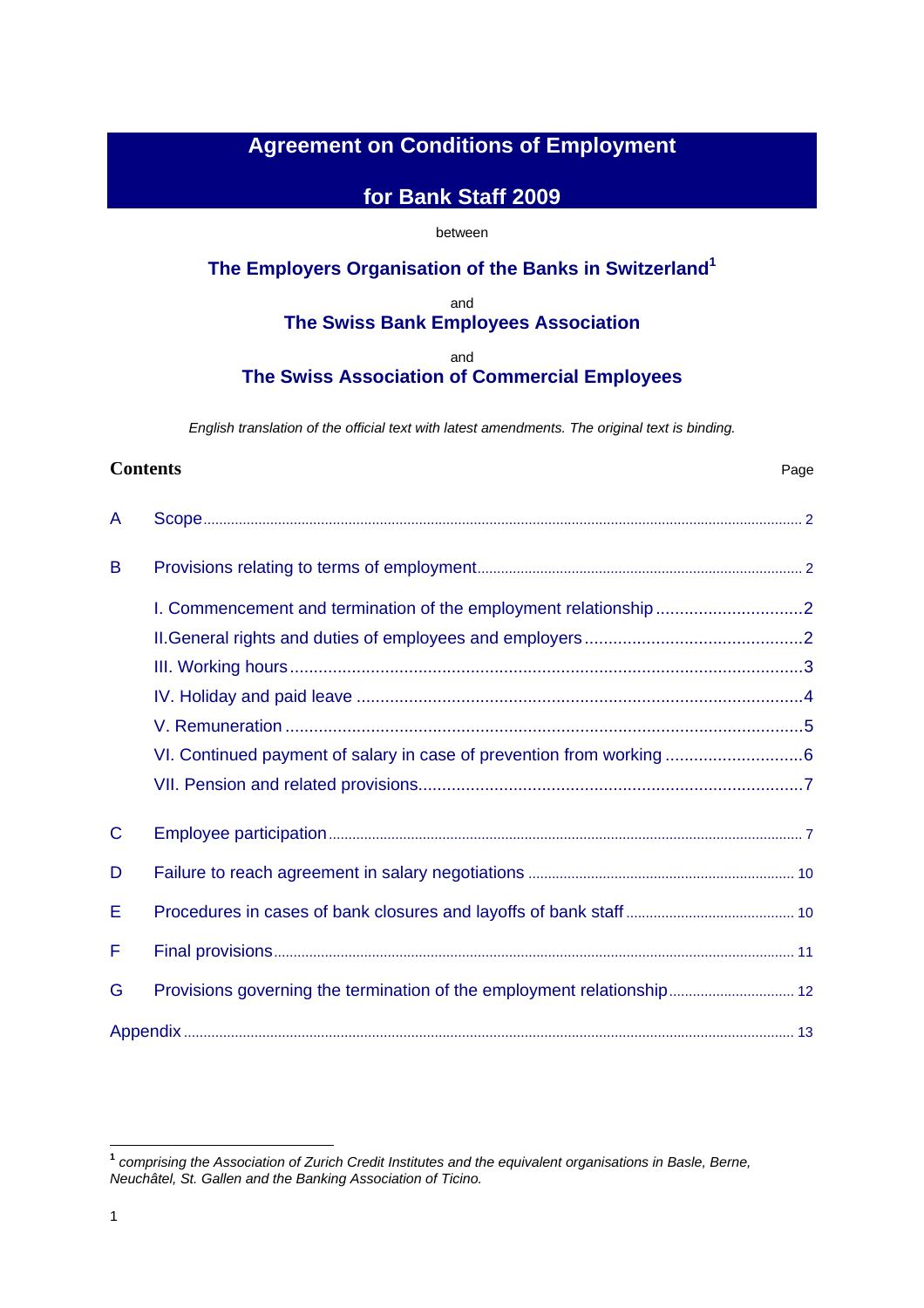# **A Scope**

# **1. Scope of the Agreement**

The agreement applies to employment relationships for regular employment contracted for a duration of more than three months.

# **B Provisions relating to terms of employment**

# **I. Commencement and termination of the employment relationship**

# **2. Conclusion of employment contracts**

The employment relationship is governed by an individual written employment contract. The Agreement on Conditions of Employment for Bank Staff (VAB) is to be issued to each employee, or included in an up-to-date form in the bank regulations, and forms an integral part of the individual employment contract.

# **3. Termination of the employment relationship**

The provisions governing termination of the employment relationship are set out in Art. 334–337d of the Swiss Code of Obligations (see Appendix).

## **4. Dismissal without notice**

Any breach of business or banking secrecy, engagement in prohibited personal transactions, or violation of the regulations concerning the safeguarding of the equal interests of the customer constitutes a valid reason for immediate dissolution of the employment relationship in the sense of Art. 337 of the Swiss Code of Obligations.

# **II. General rights and duties of employees and employers**

# **5. Duty of loyalty**

The employee must carefully perform the work assigned to him in accordance with both the general and specific instructions of the bank and loyally safeguard the legitimate interests of the bank.

# **6. Other paid employment**

6.1 The employee may only provide services in a professional capacity for the bank. For the duration of the employment relationship, the employee may not, without the bank's permission, undertake any paid work for a third party if to do so impinges on the employee's working hours or compromises his performance or obligation of good faith towards the bank. No work may be carried out in the interests of a competing institution.

6.2 Members of staff wishing to perform functions in a professional association during working hours or to hold public office, in so far as this affects the employment relationship, must first obtain the approval of the bank. This approval may not be withheld without valid reason.

# **7. Business and banking secrecy**

7.1 The employee is bound to secrecy vis-à-vis all parties with respect to information gained during the course of his or her duties at the bank (business secrecy).

7.2 The employee must maintain absolute secrecy with respect to all business relations with customers of the bank (banking secrecy). Breaches of banking secrecy will be punished according to the federal law on banks and savings banks. The obligation to maintain secrecy applies after the employee has left the bank.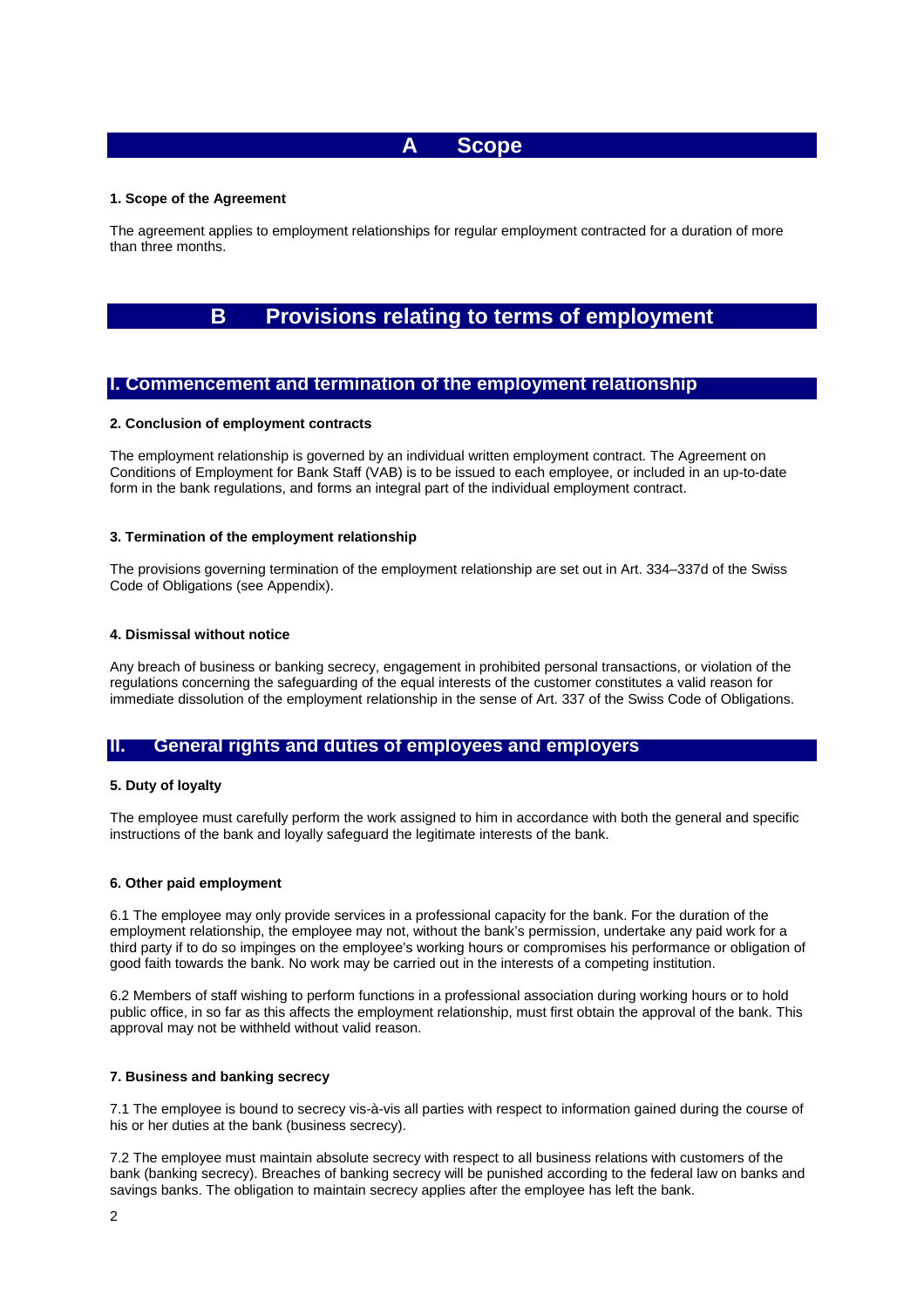# **8. Safeguarding the interests of the customer; gifts**

8.1 It is the duty of the employee to safeguard and represent the interests of all customers of the bank equally within the scope of the applicable regulations.

8.2 The employee may not accept any gifts or receive any benefits, direct or indirect, in connection with his or her professional activities.

# **9. Personal banking and financial transactions; guarantees**

9.1 The employee is essentially treated on an equal basis with the customers of the bank in his own banking transactions. Personal transactions must be in reasonable proportion to the financial situation of the employee and must not place excessive demands on the employee's time. The bank designates certain personal transactions as prohibited transactions.

9.2 The employee must have the permission of the bank before entering into any guarantee.

## **10. Further professional training**

10.1 The bank supports and encourages any employee undertaking further professional training.

10.2 As agreed between the bank and the employee, the employee must attend such courses to further his or her career and to maintain his or her competitiveness in the labor market. The bank stipulates how much working time may be set off against time spent working and determines its contribution to the costs.

# **11. Introduction of new technology**

11.1 When new technology is introduced, the bank must ensure that operations and procedures are rational and safe, and that the motivation and job satisfaction of employees are duly taken into account.

11.2 Where new technology is having a detrimental effect on the health of employees, general or individual medical examinations may be carried out.

11.3 Where medical factors mean that an employee's original duties can no longer be carried out after working procedures have been modified, the bank will make special efforts to assign equivalent alternative duties to employees prepared to accept such duties.

# **III. Working hours**

# **12. Normal working hours**

12.1 Normal working hours are calculated on the basis of 42 hours a week. This must be adhered to on average over the year as a whole. The bank sets the annual prescribed working hours.

12.2 The working hours of members of staff whose hours include long periods for which they are merely required to be present, such as porters, etc., may if the employment relationship so demands, exceed normal working hours; they may not, however, exceed 47 hours a week on average over the year as a whole.

# **13. Individual working hours**

13.1 Within the framework of the provisions of Swiss labour law, normal working hours of 42 hours per week will, as a rule, be spread over five days followed by two consecutive days off. Employees may be required to work regularly on Saturdays only with their written consent.

13.2 Flexi-time applies as a rule. The bank stipulates the hours of work according to operational needs and the needs of the employee taking into account local conditions.

13.3 If the bank does not draw up any regulations in respect of recording working hours, the employee may record his or her hours worked and keep a balance. The bank will provide suitable tools for doing so.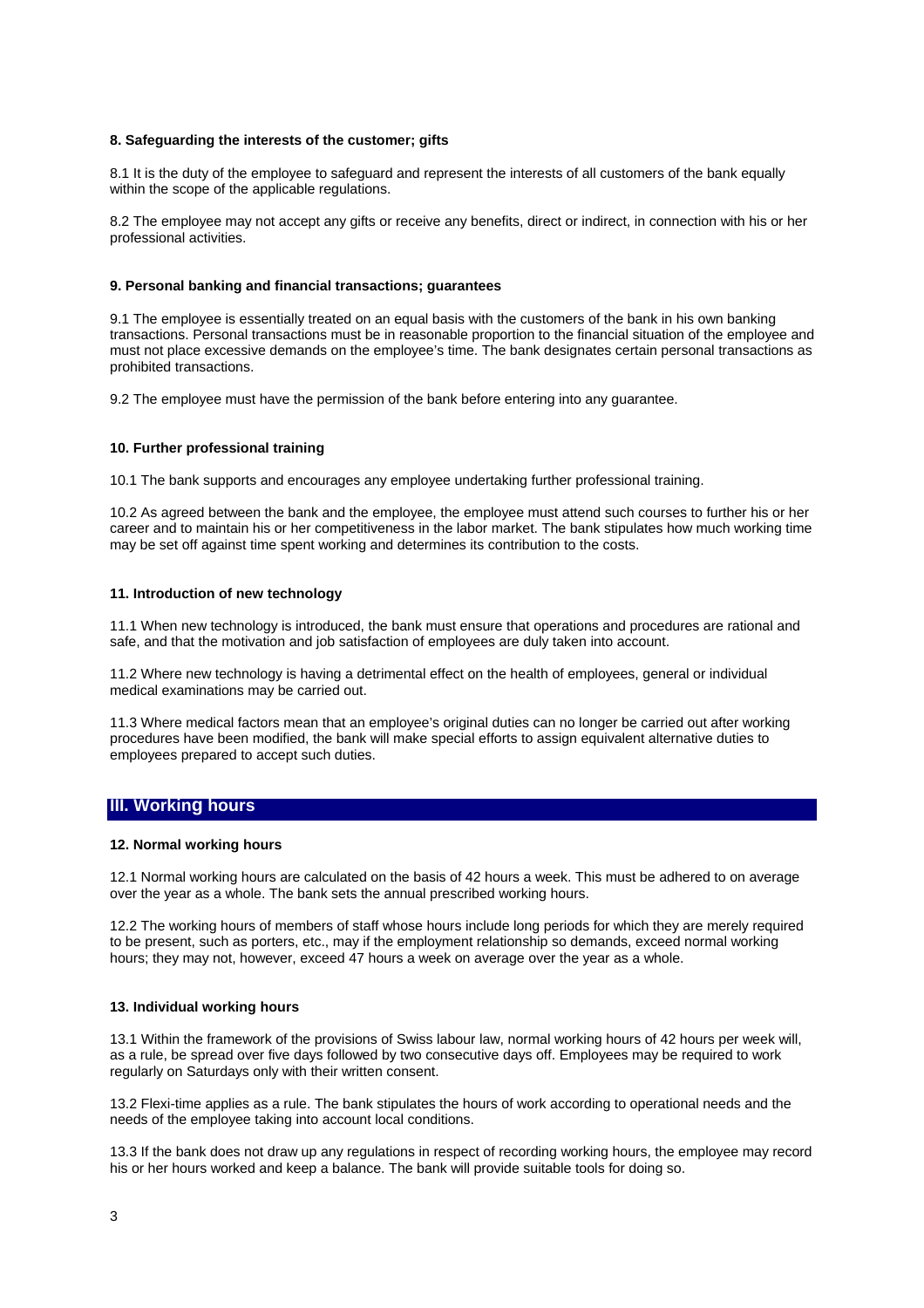# **14. Overtime**

14.1 Hours worked in excess of the annual prescribed working hours, and explicitly requested or subsequently approved by the bank, are designated as overtime.

14.2 The employee is obliged to work overtime (e.g. in case of extraordinary work load, work backlogs or absences) as fas as he is able and can be expected to do so in good faith.

14.3 In the event of overtime exceeding 50 hours, the employee decides whether to compensate through time off or by means of a payment. As a rule, compensation through time off is on a day-to-day basis. If no time off is taken, the bank pays the employee for the overtime worked in accordance with the rates listed in a special table, which include a supplement of 25%, or makes a corresponding compensation payment as per a written agreement.

#### **15. Overtime for part-time employees**

A supplement of 25% will be paid to part-time employees to compensate for hours worked over and above the agreed prescribed working hours, provided compensation cannot be made and only if hours worked exceed prescribed full-time working hours.

#### **16. Special working hours**

Occasional work on Sundays and public holidays and in the night may only be required under exceptional circumstances and only with the consent of the employee; for work at night (as defined by Swiss labour law) a supplement of 25% is paid and for work on Sundays and public holidays a supplement of 50% is paid.

# **IV. Holiday and paid leave**

# **17. Entitlement**

17.1 The yearly entitlement to paid holiday is 25 working days.

17.2 Upon reaching the age of 60, employees receive an additional day's holiday and a further day for each subsequent year. The total amount of holiday may not exceed 6 weeks (30 working days).

17.3 Members of the bank's middle management are entitled to a sixth week's holiday from the year in which they reach the age of 60.

17.4 Increased holiday entitlement becomes effective at the beginning of the year in which the employee reaches the relevant age.

17.5 For employees on full-time contracts, one day of holiday is equivalent to 8.4 working hours. Employees who join or leave the bank during the course of the year receive holidays on a pro-rata basis.

#### **18. Holiday arrangements**

18.1 The bank stipulates when holidays may be taken, taking into account the wishes of the employee, as far as operational requirements allow. Employees with children at school are entitled, where this is operationally possible, to take their holidays during the school holidays.

18.2 As a rule, holidays are to be taken by 30 April of the calendar year following the year in which the entitlement is earned. Holiday entitlements not taken up by this date must, by arrangement with the bank, be taken by 31 December of the same year.

18.3 Employees are entitled to at least two weeks' uninterrupted holiday per year, and are obliged to take this holiday time.

18.4 The bank reserves the right, under exceptional circumstances, to direct employees to postpone holidays already booked, or to recall employees from holiday in urgent cases. In such cases the employee must be reimbursed for costs incurred as a result of the postponement or interruption of the holiday. The employee retains the entitlement to the unused holiday.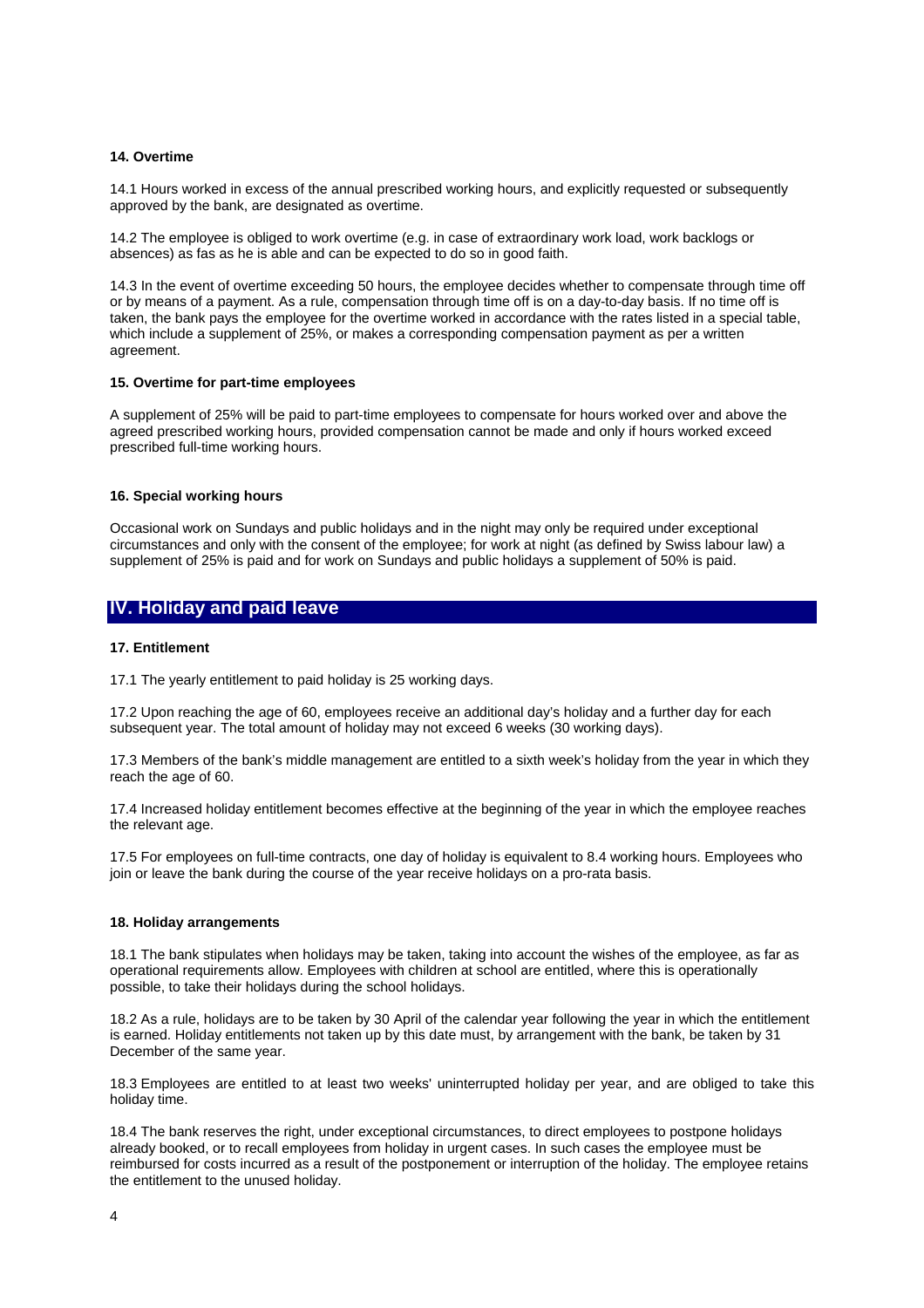18.5 Should the employee fall ill or sustain any injury during the holiday through no fault of his or her own, days when, on the evidence of a doctor's certificate, the member of staff would have been completely unable to work, will not count as holidays.

# **19. Reduction of holiday entitlement**

19.1 Should an employee be prevented from working as a result of sickness or injury for a total of more than one month during any calendar year, the bank may reduce his or her holiday entitlement by 1/12 for every further full month of disability. When a female member of staff is prevented from working as a result of pregnancy or lying-in, no reduction of entitlement is made for the first two months' absence.

19.2 Should an employee be prevented from working as a result of military service (including compulsory civil defence duties, women's military service, or Red Cross service) for more than one month, the bank will reduce his or her holiday entitlement by 1/12 for each full month's absence.

# **20. Paid leave**

20.1 The employee receives the following paid leave in addition to holiday entitlements:

| a) Marriage                                                                          | 1 to 3 days  |
|--------------------------------------------------------------------------------------|--------------|
| b) Attendance at the wedding of a child, brother, sister or parent                   | 1 day        |
| c) Bereavement                                                                       |              |
| - of spouse, child or parent living in the same household                            | 3 days       |
| - of child or parent not living in the same household                                | 2 days       |
| - of a close relative not living in the same household                               | 1 day        |
| d) Moving house                                                                      | up to 2 days |
| e) Moving rooms                                                                      | $1/2$ day    |
| f) Release from military service on reaching the relevant age                        | 1 day        |
| g) Municipal weapon and equipment inspection                                         | 1 day        |
| h) Active participation in official national celebrations                            | 1 day        |
| i) Participation as an elected member of central organs of the Swiss Bank Employees' |              |
| Association or the Swiss Association of Commercial Employees                         | up to 5 days |

20.2 In the event of the birth of a child, the bank grants paternity leave of five working days with continued payment of salary in full. This leave must be taken within a period to be defined by the bank.

# **V. Remuneration**

# **21. Payment of salaries**

21.1 The contractually salary will be a yearly salary and will be paid to employees in 13 parts, of which 12 parts will be paid at the end of the month and the thirteenth (13th month's salary) half yearly, half in June and half in December. For employees who have not worked the full calendar year, the 13th month's salary will be paid on a pro-rata basis.

21.2 The yearly salary can also be paid to employees in twelve equal instalments each at the end of month.

# **22. Salary System**

The bank, depending on its size, may draw up a salary system which provides the framework for function-based market salaries and is the basis for the salary of each employee subject to the Agreement on Conditions.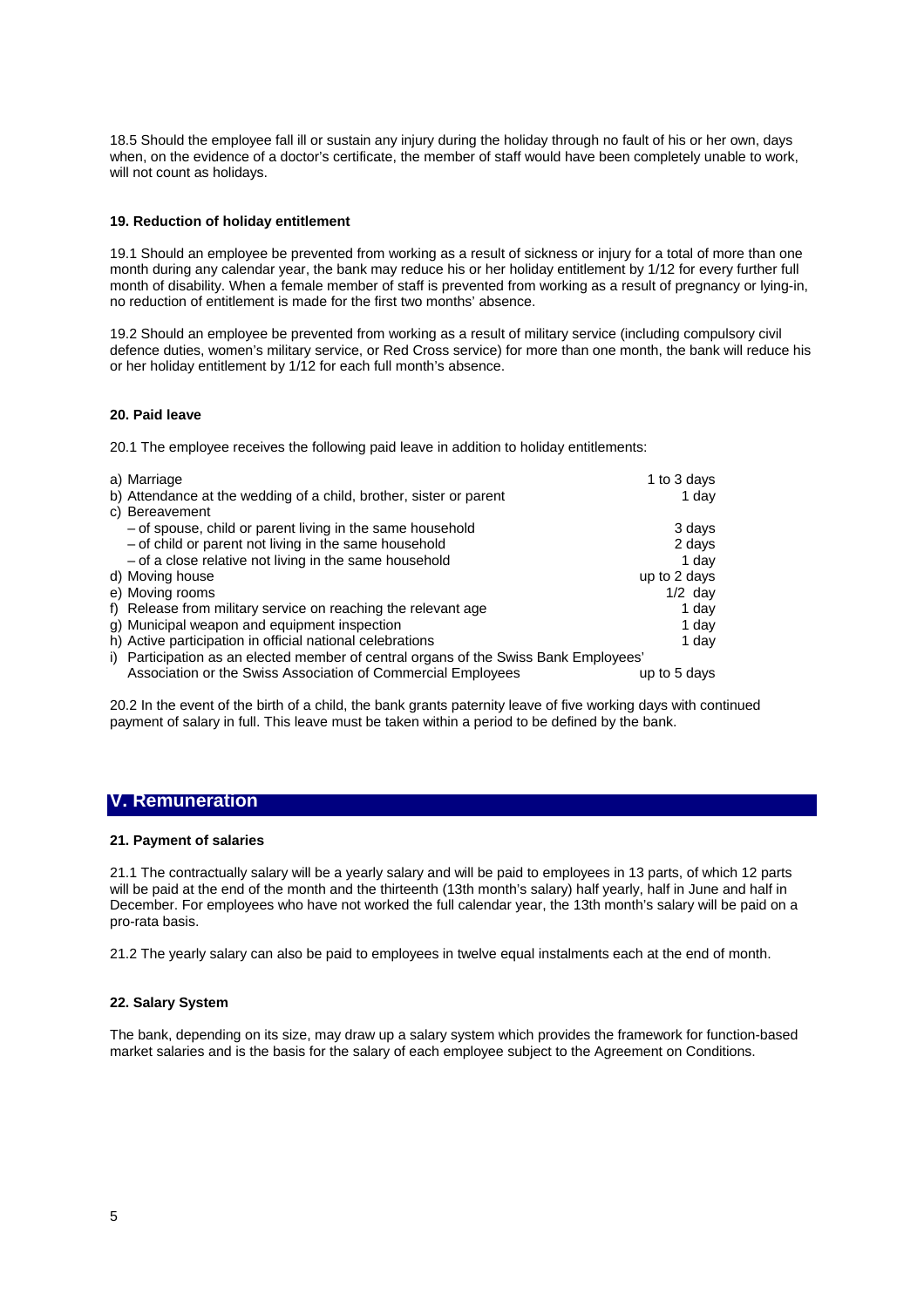# **23. Performance appraisal**

23.1 The performance appraisal is used to review the employee's performance of his or her contractual duties, taking into account his or her personality.

23.2 The employee is assessed at regular intervals. He or she has a right to discuss his or her appraisal in person. He or she may, on request, inspect his or her appraisal.

# **24. Granting of salary increases**

Salaries are determined by performance based on regular performance appraisals.

# **25. Minimum salaries**

25.1 The social partners establish a minimum salary applicable to all contracts of employment subject to the Agreement on Conditions. They regularly negotiate an adjustment of the minimum salaries, taking into account salary developments, and an adjustment to the family allowance.

25.2 The minimum salary may be reduced if, after consultation with the social partner, the performance of an employee is proven to be below the required standard.

# **26. Family allowance**

26.1 The bank provides members of staff with family allowance in an amount determined collectively by the social partners. Family allowance may be claimed by members of staff who are in receipt of child allowance or education allowance under cantonal law and Section 28 of this Agreement on Conditions of Employment for Bank Staff (VAB) for children born after 1 January 1993. Family allowance is paid only as long as child allowance is drawn.

26.2 Should the member of staff receive only a reduced amount of child allowance, family allowance is reduced accordingly. Part-time members of staff receive family allowance in proportion to their percentage contractual hours.

# **27. Child allowance**

As a rule, the bank provides employees with child allowance for each child under the age of 18. For children who can be shown to be in continuing education, child allowance is paid until they have completed their education, up to the age of 25. Individual claims for child allowance are to be assessed according to the relevant legal provisions.

# **VI. Continued payment of salary in case of prevention from working**

## **28. Illness, accident, pregnancy, legal obligations, maternity**

28.1 If an employee is unable to work through no fault of his own as a result of illness, accident, pregnancy, compliance with legal obligations or exercise a public function, he is entitled to continued payment of his full salary as detailed below:

| 1st year of service           | 1 month   |
|-------------------------------|-----------|
| $2nd - 4th$ year of service   | 3 months  |
| $5th - 10th$ year of service  | 6 months  |
| 11th $-$ 14th year of service | 8 months  |
| 15th year of service onwards  | 12 months |

28.2 The bank will not pay the absentee's salary if there is a claim for continued payment against a third party, which is not based on premium payments on the part of the employee.

28.3 Paid absences are always calculated on the basis of 12 consecutive months.

28.4 In the event of pregnancy and maternity, the bank grants leave of 14 weeks with continued payment of salary, starting from the date of childbirth at the latest.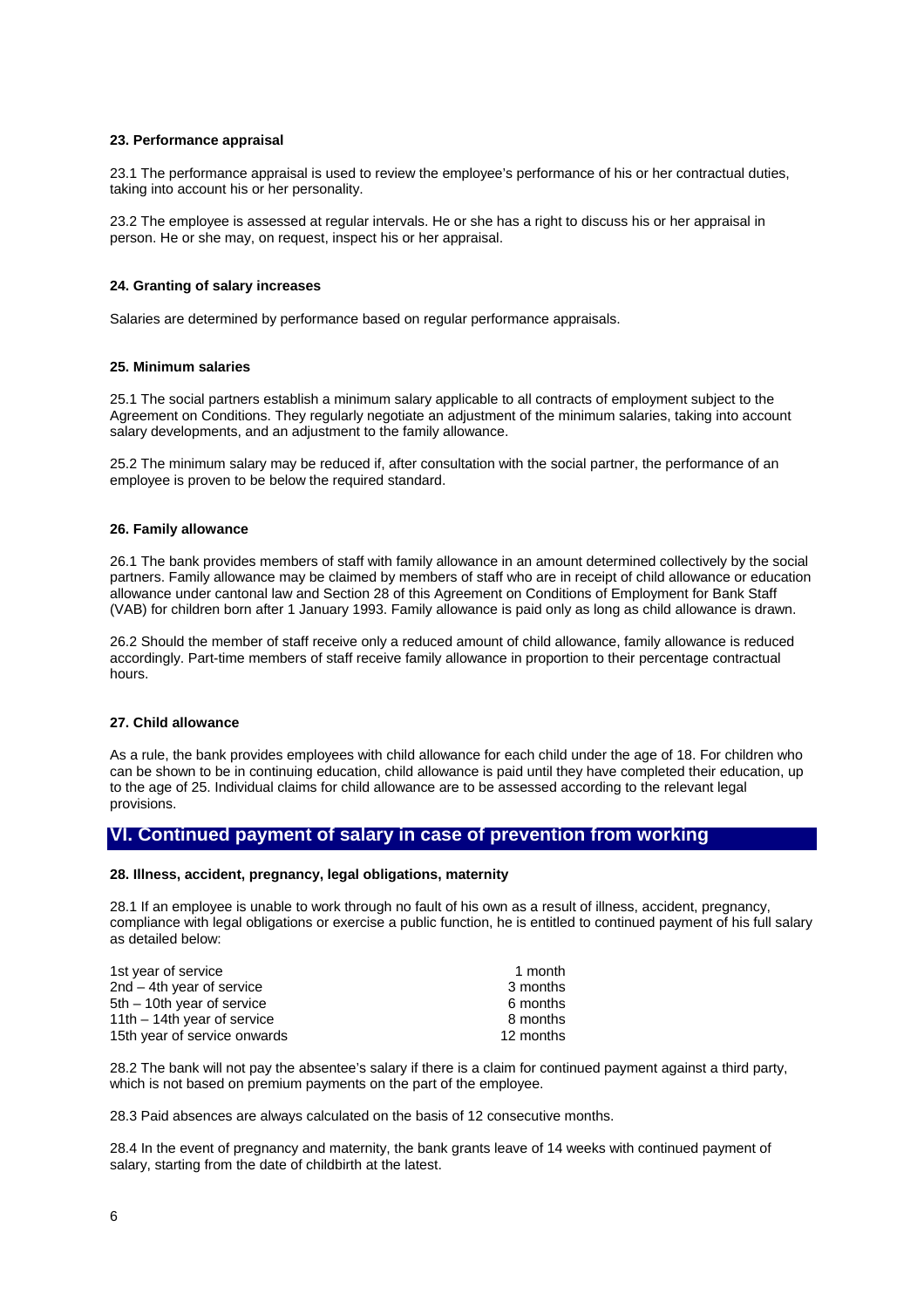# **29. Accident insurance**

29.1 The bank insures the employee against the economic consequences of both occupational and nonoccupational accidents, in accordance with the accident insurance legislation.

29.2 Premiums for obligatory insurance against occupational accidents and illnesses are paid by the bank. Premiums for obligatory insurance against non-occupational accidents are paid by the employee.

# **30. Military, civil defense and civilian service**

30.1 If an employee does compulsory Swiss military or civil defense service, Swiss civilian service or Red Cross service, the bank continues to pay his or her salary as follows:

a) For compulsory courses, provided these do not exceed four weeks in any given year: 100% of salary is paid. b) For all other service (including service as a single-term conscript), those employees who receive a child or

family allowance receive 90% of their salary, while all other employees receive 80% of their salary.

30.2 Payment of salary beyond the first four weeks of service can be made dependent on an undertaking by the employee not to hand in his or her notice of termination within an appropriate period after release from the service.

30.3 The employee is obliged to inform the bank as soon as he or she knows the date on which he or she will be undertaking the service. At the request of the bank, the employee is required to take all necessary steps to have the period of service rescheduled, if the assumption of these duties is particularly disruptive to the bank's operations.

# **VII. Pension and related provisions**

# **31. Posthumous payment of salary**

31.1 If the employee dies, the bank will pay the salary to his survivors for the remainder of the month in which he died. The deceased's survivors are additionally entitled to a further three months' salary (or six months' salary if the employee worked for the bank for more than three years).

31.2 Surviving dependents are defined as: spouse, children under the age of 18 who live in the same household and who do not earn their own living, other children, a partner who lives in the same household, and parents, grandchildren and siblings who were dependents of the deceased.

# **32. Staff pension schemes**

The bank arranges occupational pension and social insurance cover for its employees with legally binding payments for old age, disability and death. This is regulated by the federal law on the occupational old age, survivors and disability benefit plan.

# **C Employee participation**

The following guidelines apply to the promotion of employee participation:

# **33. Objectives of employee participation**

Employee participation has the following main objectives:

- to further the personal and professional development of all staff and increase their job satisfaction
- to encourage shared responsibility and active participation in the organisation
- to foster interest in the work and in the company's performance
- to promote partnership and cooperation between employer and employee
- to promote a healthy working climate.

# **34. Area of application, scope of authorisation, authorised persons**

34.1 Employee participation essentially covers matters of a general nature, both welfare-related and work-related, which directly affect bank staff and are of direct relevance to the employer-employee relationship.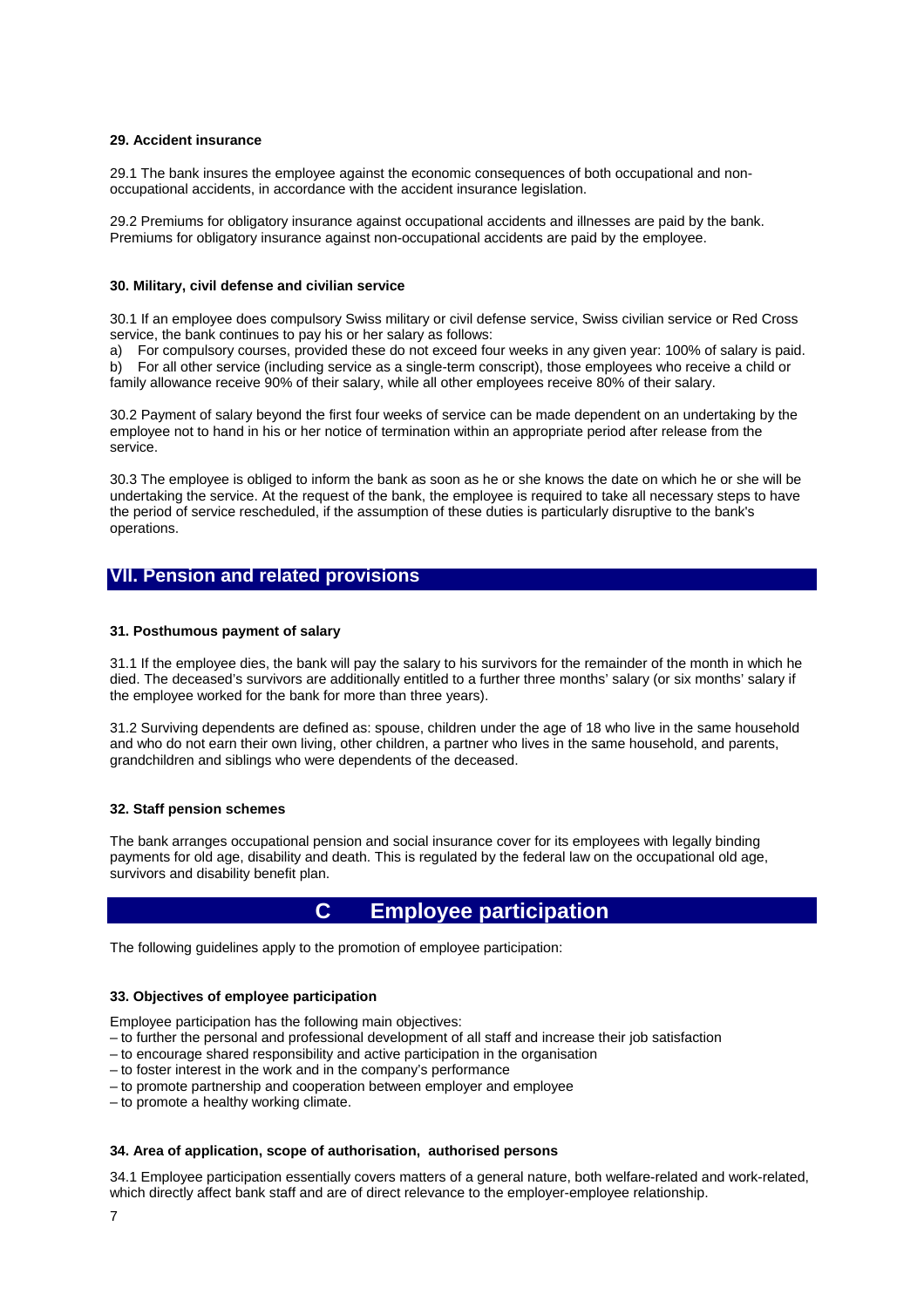34.2 There are three types of rights in connection with employee participation: the right to be informed ("right to information"), the right to express an opinion and the right to take an active part in decision-making ("right to codetermination"). The actual scope of the entitlement is to be determined by the individual banks.

# **35. Participation by individual members of staff**

# **35.1 General**

The management of the individual banks are to tell employees promptly and fully about decisions which affect staff, setting out the main reasons for such decisions. In addition, employees are to be informed on a regular basis of the course of the bank's business.

The information provided should cover the following areas in particular:

- retirement provisions, pension fund
- health care/health insurance
- sport and leisure facilities
- canteen facilities, etc.
- in-house magazine
- internal regulations
- the organisation of the employee's own working area.

Each individual employee has the opportunity to express an opinion in personal matters, for example: timing of holidays, the organisation of his or her own working area, training, individual performance appraisals. Each member of staff may also put forward suggestions using the staff suggestions scheme.

# **35.2 Introduction of new technology**

Employees are to be fully involved at an early stage whenever new computer-assisted working procedures (new technology) are to be introduced.

Employees are to be familiarised with new working procedures in a careful and thorough manner; appropriate training must be given. The function of the working area and its relation to the bank's activities is to be explained.

# **35.3 Banks' internal regulations**

The participation rights of individual employees are determined by the banks themselves taking into account operational requirements.

# **36. Participation of staff representatives (staff council)**

#### **36.1 Establishment, organisation of staff representation**

Within banks – at head offices and branches – staff representative bodies are to be established wherever there are enough staff to justify this. Such bodies are to be set up, regardless of the numbers involved, whenever a majority of staff requests this. Representation may take the form of one or more staff councils or – where a council is not appropriate given the small number of staff – of a single representative.

Voting rights – both active and passive – may only be exercised by employees of the bank.

The provisions of the Swiss Federal Act on Employees Representation of 17 December 1993 govern the establishment of staff representation.

# **36.2 General duties, status**

The staff representatives represent the interests of the employees vis-à-vis the bank's management insofar as this function is not reserved for other bodies.

Staff representatives may not be subjected to any discrimination in connection with the proper exercise of their duties. They are to be allowed sufficient time in which to perform these duties and are to be given administrative support by the company's management.

The obligations of staff representatives in respect of confidentiality are set out in Art. 14 of the Swiss Federal Act on Employee Representation. Confidentiality both within and outside the bank is to be observed. Where statements are made on the nature or results of discussions, managements and staff representatives are to make such statements jointly, including ones made to the employer associations and trades unions.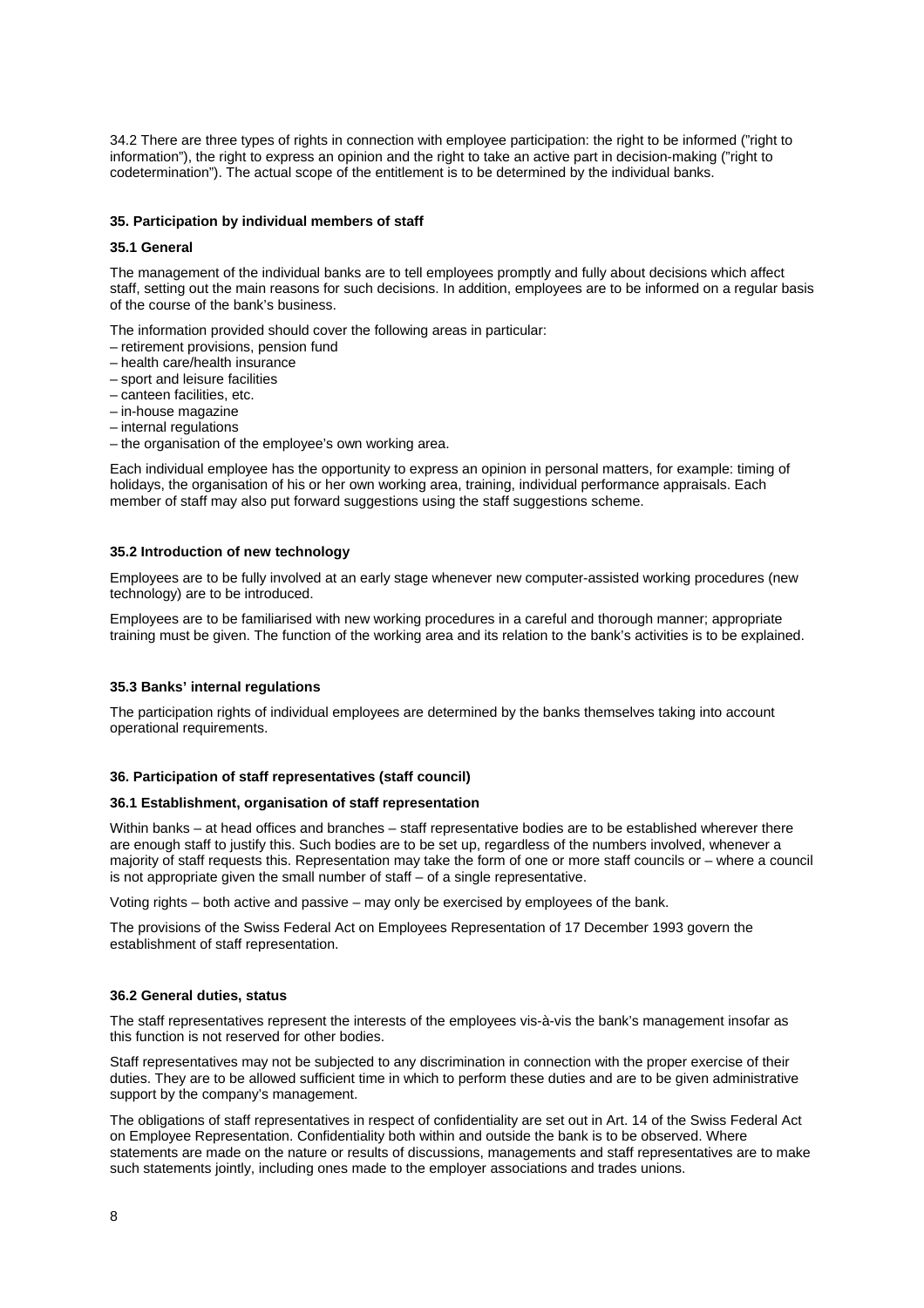# **36.3 Participation rights of staff representatives**

36.3.1 Right to information

- issues which are to be decided on in conjunction with the Executive Board
- general course of business
- other important matters with far-reaching implications, such as the introduction of new technology, which directly affect bank staff and which relate directly to the employer-employee relationship.

# 36.3.2 Right to express an opinion

The scope of the right of staff representatives to express an opinion is determined by the individual banks on the basis of mutual agreement between employees and employer. In the context of the present guidelines, general questions relating to the following topics are particularly eligible for inclusion under this right:

- accident prevention, occupational disease and health protection; security measures in respect of bank robberies
- social welfare provisions and pension arrangements (in so far as participation is not already regulated by the law, by the articles of association or by other regulations, etc.)
- holiday and leave arrangements
- arrangement of working hours, etc.
- canteen facilities, rest rooms, cloakrooms, recreation areas
- systems for evaluating individual working areas
- systems for assessing job performance
- alterations to premises; furnishing and equipping of premises
- organisation of working areas
- staff suggestions scheme
- professional training
- sports and cultural matters
- measures to be taken in the case of large-scale redundancies.

# 36.3.3 Right to codetermination

The staff representatives are authorised to conduct salary negotiations with the management of the company.

Of those areas covered by the right to express an opinion, individual banks may, on the basis of mutual agreement between employer and employee, designate certain areas in which staff representatives have a right to participate in management (codetermination). Particular tasks and responsibilities may be wholly delegated to staff representatives.

# **37. Classification of employee participation rights**

Employee participation rights may be classified according to three different criteria:

# **According to the sphere of action concerned:**

- social/welfare sphere
- operational sphere
- commercial sphere

# **According to those authorised:**

– direct involvement by all employees

– involvement by employee representatives (staff councils, possibly special councils)

# **According to the scope of authorisation:**

– Right to information

 The right of employees to appropriate, timely and comprehensive information about important facts, occurrences and plans.

– Right to express an opinion

 A right to participate which does not confer on the employee any decision-making authority but allows him or her to exercise an influence of varying degree (right to express an opinion, right to initiate action, right to consultation, right of appeal, right to confer).

– Right to codetermination

 The right to codetermination, which includes decision-making authority on the part of the employee and allows him or her to exercise an active influence of varying degree (minority, parity, majority codetermination).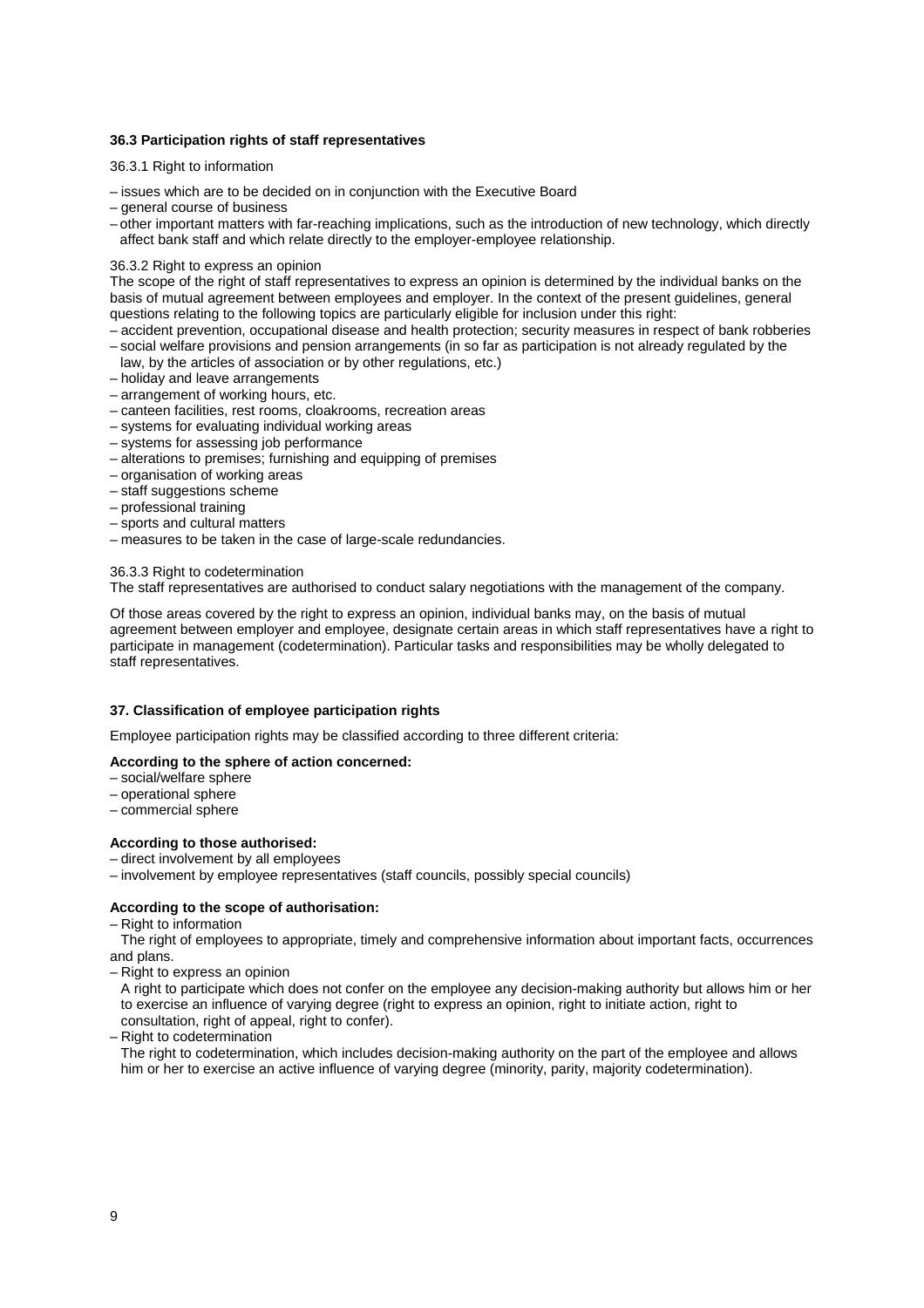# **D Failure to reach agreement in salary negotiations**

## **38. Procedure in the case of failure to reach agreement**

#### **38.1 Negotiations between the social partners**

If staff representatives and management fail to reach agreement in the salary negotiations, the staff representatives may call in representatives of the Swiss Bank Employees Association and the Swiss Association of Commercial Employees. For their part, management may call in representatives of the Employers Organisation of the Banks in Switzerland.

# **38.2 Conciliation board**

If it is not possible to reach agreement through the procedure described in 39.1, the employee representatives or the trades unions may refer the case to a joint conciliation board.

This conciliation board comprises four members appointed for a term of four years and a chairperson. None of these may be party to the negotiations involving the employer associations and trade unions. The Swiss Bank Employees Association and the Swiss Association of Commercial Employees together appoint two members and one deputy, as does the Employers Organisation of the Banks in Switzerland. The members of the conciliation board elect the chairperson and his or her deputy.

The conciliation board prepares a mediation proposal. The provisions relating to the conciliation proceedings of the Swiss Federal law governing the Federal Conciliation Office (Arts. 3 and 4) apply mutatis mutandis.

# **E Procedures in cases of bank closures and layoffs of bank staff**

#### **39. Purpose**

The purpose of this paragraph is to outline the measures to be taken in the case of termination of all, or a significant number of staff, as a result of the full or partial closure of a bank, or due to far-reaching corporate restructuring. Such layoffs are equivalent to notices of termination that employees are forced to submit for reasons of distance in cases of business relocation.

# **40. Information**

The affected employees, the staff council and the social partners must be informed of such measures at an early stage.

The information should be as comprehensive as possible. This applies especially to the reasons that led to the decision, the planned measures, their organization, and the time frame for the process.

#### **41. Collaboration**

The banks should discuss the results of such measures with the employees and the social partners. There should be in-house negotiations conducted with the staff council with regard to the social plan. In cases where no staff council exists, the social partners should be consulted. The same applies if the employee wishes to involve the social partner immediately.

#### **42. Measures**

In implementing the measures, the following points must be particularly observed:

42.1 Legal and contractual requirements and obligations such as:

- notice periods
- obligation to pay salary including supplementary benefits
- staff pension fund
- severance pays, as long as it is not replaced by vested benefits.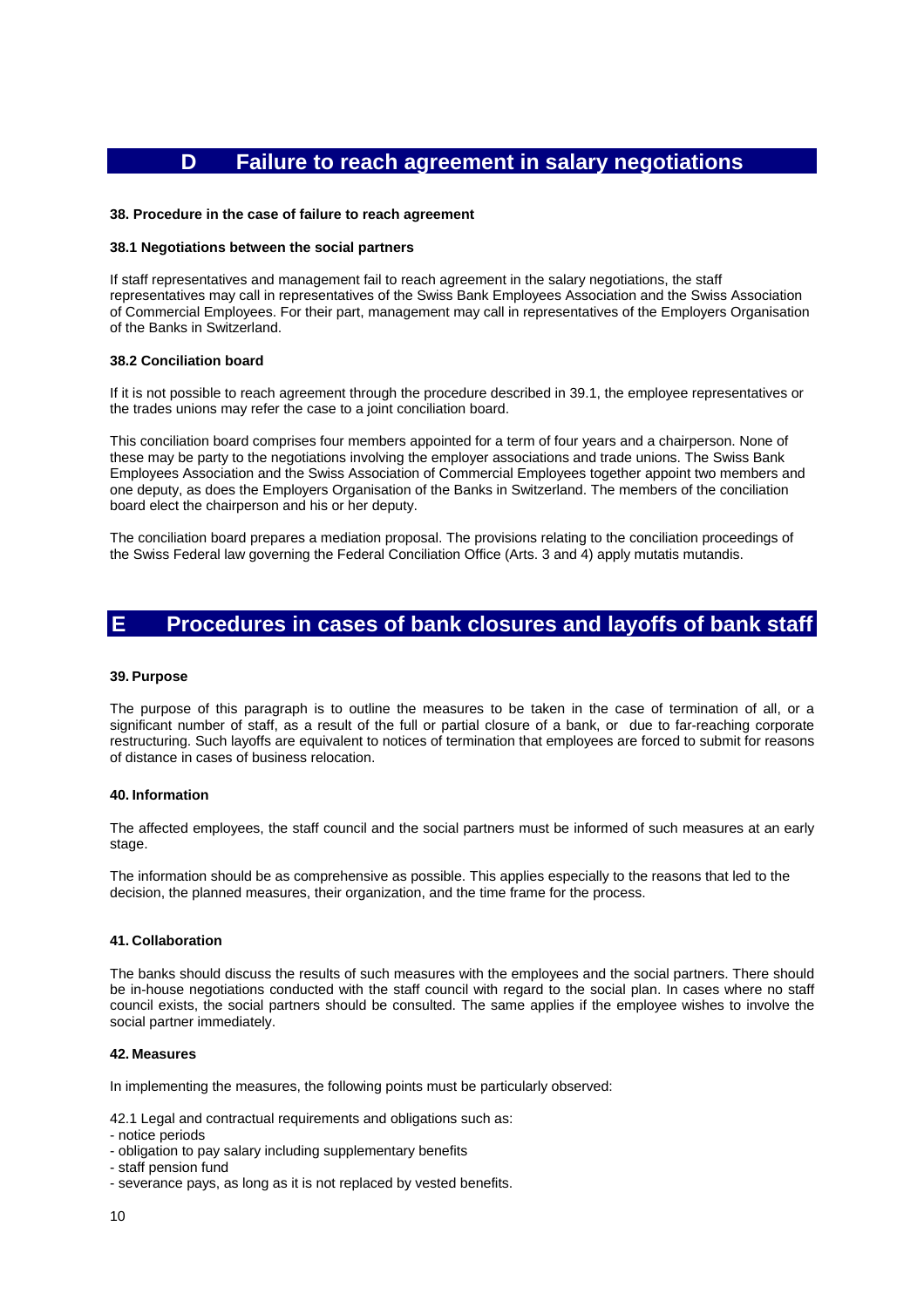42.2 As measures in reducing the impact of job cuts, the following must be checked:

- temporary reduction in working hours, with resultant salary reduction aimed at maintaining jobs
- avoidance of regular and recurring overtime
- promotion of part-time work.

42.3 As additional measures aimed at avoiding or reducing human or corporate hardship, the following must be checked:

- the offer of other vacancies in the bank
- bank-internal retraining
- assistance from the bank in job searching
- extension, or if the employee wishes, reduction of notice periods
- facilitation of moving
- early payment of anniversary bonuses within the 12-month period after employment ceases
- concessions given on existing loans
- waiver of exclusivity clauses
- early retirement with supplementary benefits
- increased vested benefits from the occupational staff pension fund up to full policy reserve
- additional benefits in individual cases of hardship
- special circumstances bonuses for employees who are obliged to continue the employment relationship beyond length of the notice period.

# **F Final provisions**

## **43. Co-operation between the social partners**

43.1 The social partners form a joint committee in which both are represented equally and over which each presides in turn.

43.2 The purpose of the joint committee is to track developments in the labour market for the banking sector, to discuss general questions relating to the terms and conditions of the employment of bank staff and to carry out preparatory work in connection with the negotiations.

43.3. Every two years, in consultation, the joint committee will clarify the situation in relation to salary systems and salary developments as they affect the bank employees subject to the Agreement on Conditions. The banks may involve the social partners, if so required, in introducing the function-based salary systems.

43.4 The banks will provide the social partners in justified cases with an insight into the compensation procedures as they affect functions or salary systems.

43.5 In the event of major operational changes which will result in the loss of jobs, in particular in the case of mergers, management undertakes to enter into talks with the social partners with a view to preserving jobs on a transitional basis and minimising social and economic hardship.

# **44. Court of arbitration**

44.1 The social partners agree to submit any disputes arising from this agreement to a court of arbitration in Zurich, the decision of which court is final. The court comprises a president and four arbitrators, two appointed by each party. The arbitrators are to be named within 20 days of this being requested.

44.2 The president is elected by the unanimous vote of the arbitrators. If a unanimous decision cannot be reached, the president is to be designated by the appropriate legal authority in accordance with the (Swiss) concordat governing arbitration. The president can order that oral conciliation proceedings be carried out. In all other respects the concordat governing arbitration is binding.

# **45. Coming into force and duration**

This agreement enters into force on January 1, 2009.

Provided no notice is received in the six months prior to December 31, this agreement will be renewed for another one-year period.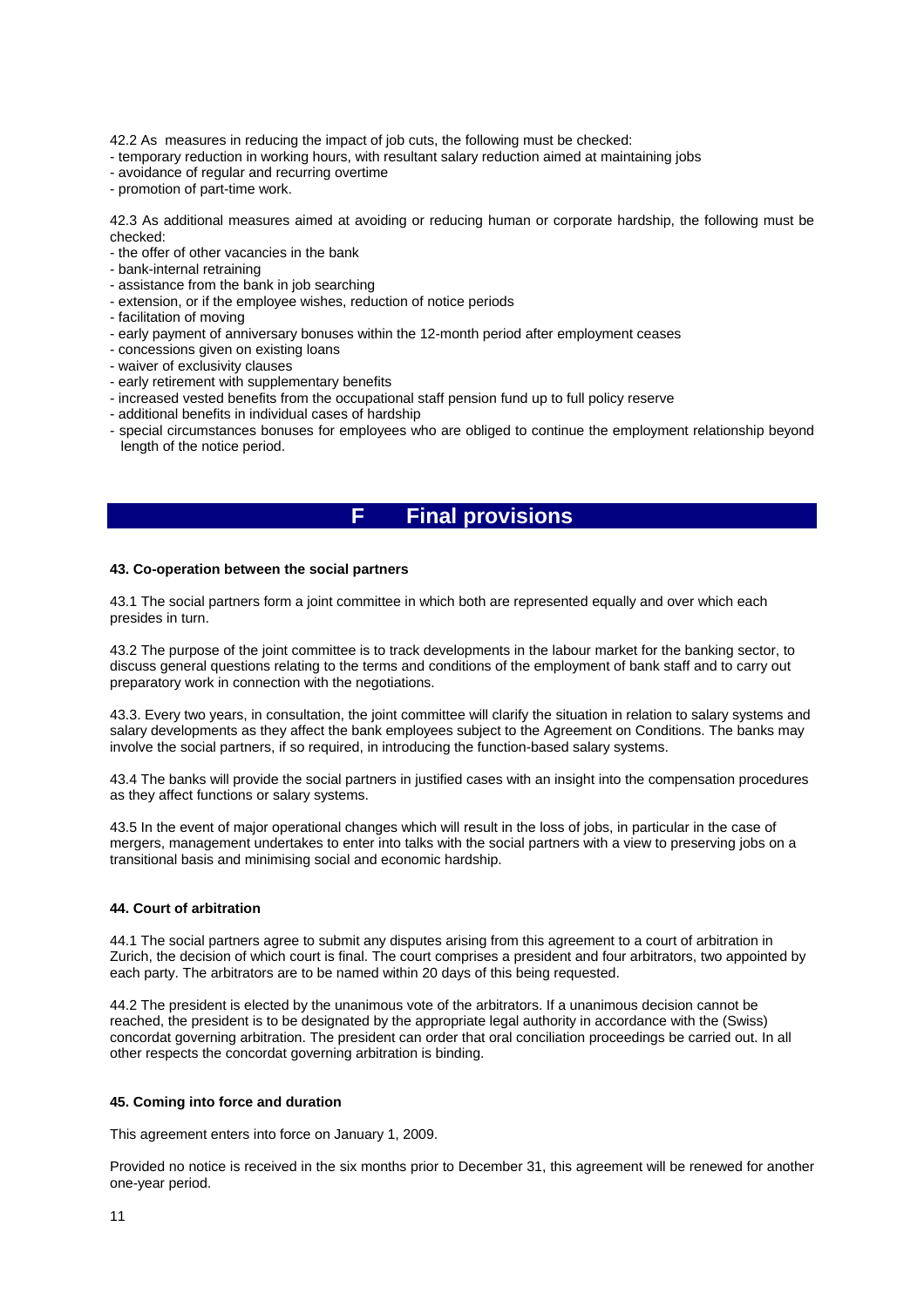# **G Provisions governing the termination of the employment relationship**

The legal provisions governing the termination of the employment relationship (Art. 334–337d of the Swiss Code of Obligations) constitute the Appendix to this agreement.

Zurich17 November 2008

The Employers Organisation of the Banks in Switzerland The Swiss Bank Employees Association The Swiss Association of Commercial Employees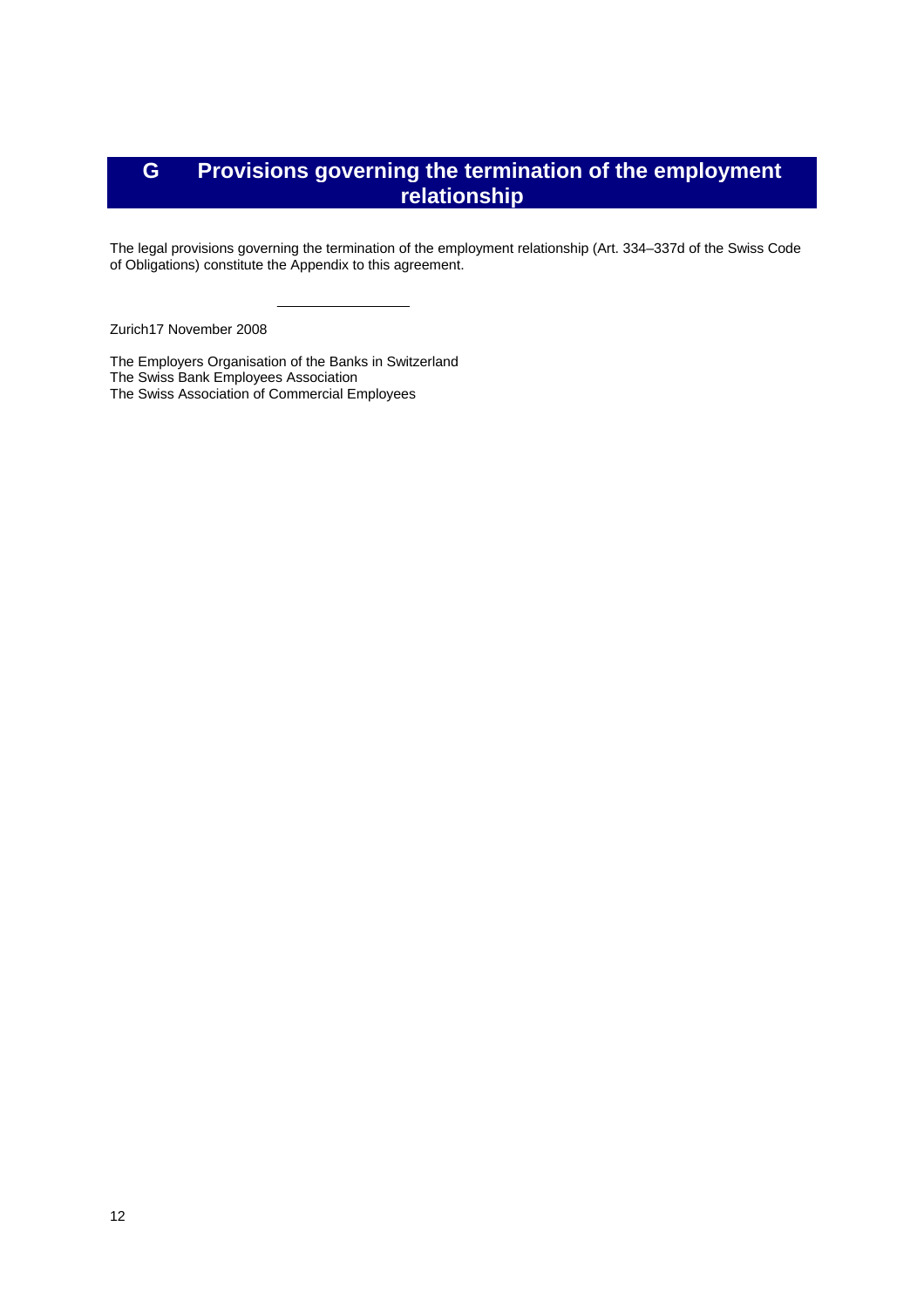# **Appendix**

*Extract from the English translation of the official text of the Swiss Code of Obligations (Obligationenrecht) produced by the Swiss-American Chamber of Commerce.* 

# **Art. 334–337d (Termination of the employment relationship)**

|                                                                 | Art. 334                                                                                                                                                                                                                                                                                                 |
|-----------------------------------------------------------------|----------------------------------------------------------------------------------------------------------------------------------------------------------------------------------------------------------------------------------------------------------------------------------------------------------|
| G. Termination of                                               | 1 An employment relationship for a fixed period of time ends without                                                                                                                                                                                                                                     |
| notice<br>the employment<br>relationship<br>I. Employment<br>an | of termination.<br>2 If an employment relationship for a fixed period of time is tacitly<br>continued after the expiration of the agreed period, it is deemed to be                                                                                                                                      |
| relationship for a<br>fixed period of<br>time                   | employment relationship without definite period of time.<br>3 After ten years, each contractual party may terminate an employment<br>relationship for a fixed period of time which has been entered into for a<br>longer period with a notice period of six months effective at the end of a<br>month.   |
|                                                                 | Art. 335                                                                                                                                                                                                                                                                                                 |
| II. Employment<br>relationship<br>without definite<br>state     | 1 An employment relationship without definite period of time may<br>be terminated by either contractual party by giving notice.<br>The party giving notice shall, upon the request of the other party,<br>2<br>the                                                                                       |
| period of time<br>1. Notice of<br>termination in<br>general     | reasons for the giving of notice in writing.                                                                                                                                                                                                                                                             |
|                                                                 | Art. 335a                                                                                                                                                                                                                                                                                                |
| 2. Notice periods                                               | 1 Notice periods shall not differ for the employer and the employee. In                                                                                                                                                                                                                                  |
| case<br>a. In general                                           | of an agreement to the contrary, the longer period shall be valid for both<br>parties.                                                                                                                                                                                                                   |
|                                                                 | 2 In case the employer has given notice of termination of the<br>employment agreement for economic reasons, or has expressed an<br>intent to this effect, shorter notice periods for the employee may be<br>agreed upon by agreement, standard employment contract or collective<br>employment contract. |
|                                                                 |                                                                                                                                                                                                                                                                                                          |
| b. During the<br>probation period                               | Art. 335b<br>1 During the probation period, the employment relationship may be<br>terminated at any time with a notice period of seven days; the first<br>month of the employment relationship is deemed to be the probation<br>period.                                                                  |
|                                                                 | 2 Deviating provisions may be agreed upon by written agreement,<br>standard employment contract or collective employment contract;<br>however, the probation period may be extended only to a maximum of<br>three months.                                                                                |
|                                                                 | 3 In the case that a probation period is interrupted due to sickness,<br>accident or the performance of a legal duty which is not voluntarily<br>assumed, the probation period shall be prolonged correspondingly.                                                                                       |
|                                                                 | Art. 335c                                                                                                                                                                                                                                                                                                |
| c. After the                                                    | 1 The employment relationship may be terminated at the end of a                                                                                                                                                                                                                                          |
| month,<br>expiration of the<br>probation period<br>period       | during the first year of service with a notice period of one month, in the<br>second and up to and including the ninth year of service with a notice                                                                                                                                                     |

of two months, and thereafter with a notice period of three months.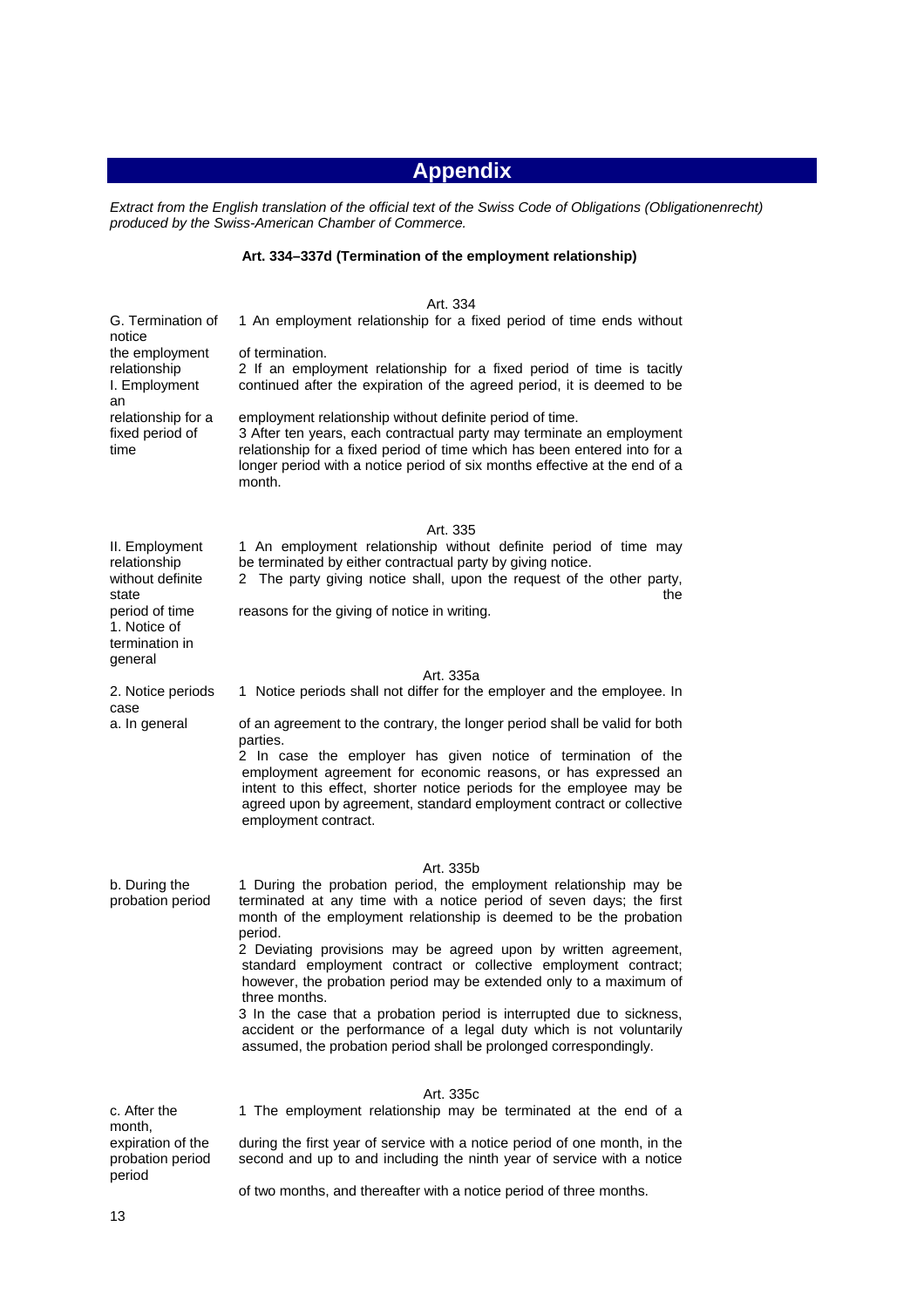|                                          | 2 These periods may be altered by written agreement, standard<br>employment contract or collective employment contract. They shall,<br>however, be reduced to less than one month only by collective<br>employment contract and only for the first year of service.                                                                                                                                                                                                                                                                                            |
|------------------------------------------|----------------------------------------------------------------------------------------------------------------------------------------------------------------------------------------------------------------------------------------------------------------------------------------------------------------------------------------------------------------------------------------------------------------------------------------------------------------------------------------------------------------------------------------------------------------|
| <b>Ilbis Mass</b>                        | Art. 335d<br>Mass dismissals are deemed to be notices of termination in enterprises                                                                                                                                                                                                                                                                                                                                                                                                                                                                            |
| given<br>dismissal<br>the                | by the employer within 30 days for reasons unrelated to the person of                                                                                                                                                                                                                                                                                                                                                                                                                                                                                          |
| 1. Definition                            | employee and which affect:<br>1. at least 10 employees in enterprises usually employing more than 20<br>and less than 100 persons;<br>2. at least 10% of all employees in enterprises usually employing more<br>than 100 and less than 300 persons.<br>3. at least 30 employees in enterprises usually employing at least 30                                                                                                                                                                                                                                   |
| persons.                                 |                                                                                                                                                                                                                                                                                                                                                                                                                                                                                                                                                                |
| 2. Scope of<br>employment<br>application | Art. 335e<br>1 The provisions governing mass dismissals shall also apply to<br>relationships for a fixed period of time if they are terminated before the<br>expiration of the agreed period.<br>2 They shall not apply to the termination of business operations as a<br>result of a court order.                                                                                                                                                                                                                                                             |
| 3. Consultation<br>employee              | Art. 335f<br>1 If the employer plans a mass dismissal, he shall consult with the<br>with the employees' representative body or, if there is none, the employees.<br>representative body 2 He shall give them at least the possibility to make suggestions on                                                                                                                                                                                                                                                                                                   |
| how                                      | to<br>avoid the dismissals or to limit the number of dismissals and to                                                                                                                                                                                                                                                                                                                                                                                                                                                                                         |
| alleviate                                | their consequences.<br>3 He shall provide all pertinent information to the employees'<br>representative body or, if there is none, the employees. In any case, he<br>must inform them in writing on:<br>the reasons for the mass dismissal:<br>a.<br>the number of employees to be dismissed;<br>b.<br>the number of persons usually employed;<br>C.<br>the time period within which the notification of the dismissals is to<br>d.<br>be given.<br>4 He shall send to the Cantonal Labor Office a copy of the notification<br>in accordance with paragraph 3. |
| 4. Procedure<br>every                    | Art. 335g<br>1 The employer shall notify the Cantonal Labor Office in writing of                                                                                                                                                                                                                                                                                                                                                                                                                                                                               |
| employees'                               | planned mass dismissal and send a copy of the notification to the<br>representative body or, if there is none, to the employees.<br>2 The notification shall include the results of the consultation with the                                                                                                                                                                                                                                                                                                                                                  |
| on                                       | employees' representative body (Art. 335f) and all pertinent information<br>the planned mass dismissal<br>3 The Cantonal Labor Office shall seek solutions to the problems<br>arising from the planned mass dismissal. The<br>employees'<br>representative body or, if there is none, the employees, may<br>their comments to the Labor Office.<br>submit<br>4 If notice of termination of the employment relationship has been given<br>in connection with a mass dismissal, it shall end 30 days after                                                       |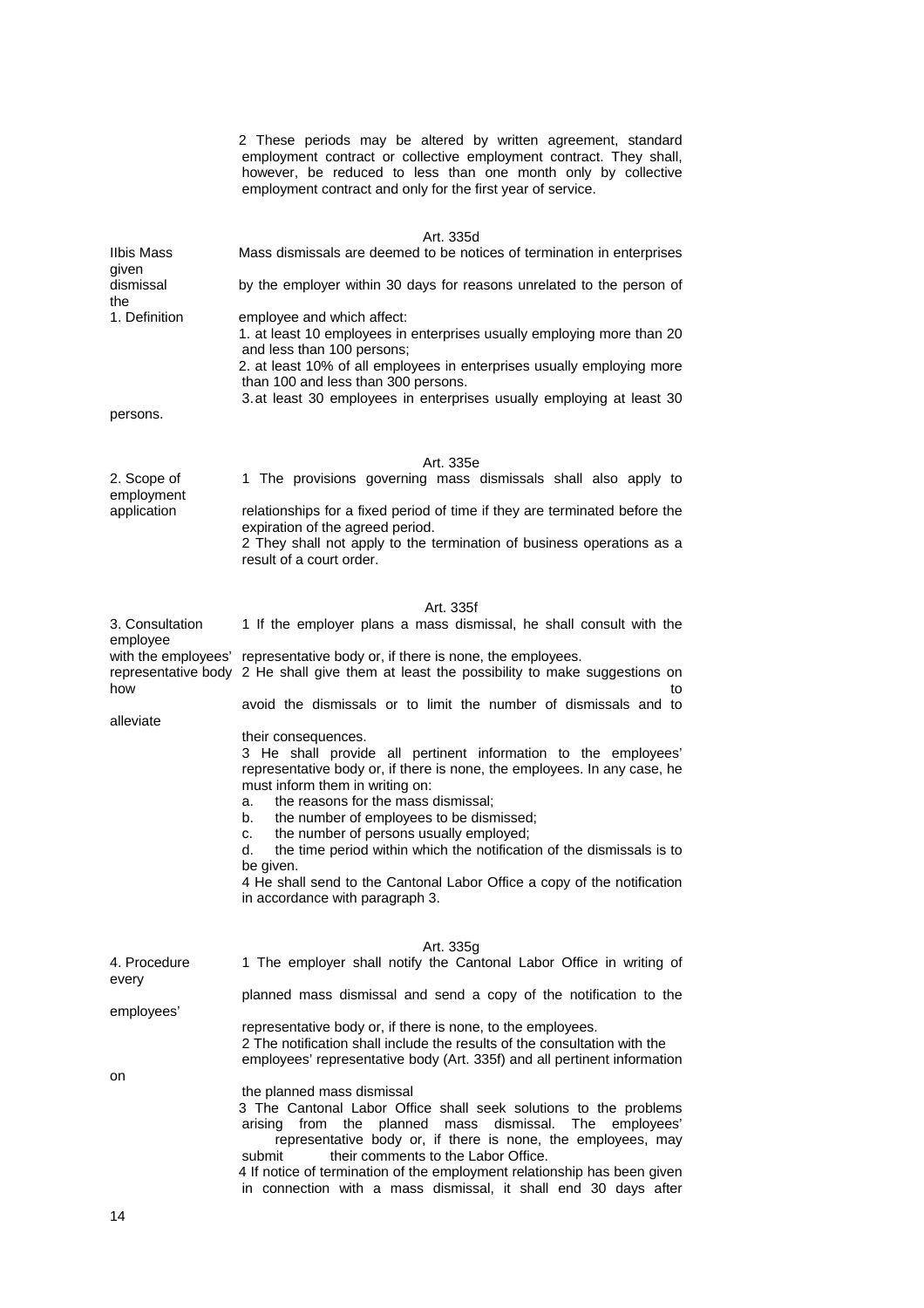notification of the planned mass dismissal to the Cantonal Labor Office unless the termination will become effective at a later time in accordance with contractual or legal provisions.

|                                                                 | Art. 336                                                                                                                                                                                                                                                                                                                                                                                                                                               |
|-----------------------------------------------------------------|--------------------------------------------------------------------------------------------------------------------------------------------------------------------------------------------------------------------------------------------------------------------------------------------------------------------------------------------------------------------------------------------------------------------------------------------------------|
| III. Protection<br>from termination                             | 1 The notice of termination of an employment relationship is abusive if a<br>party gives it:                                                                                                                                                                                                                                                                                                                                                           |
| by notice<br>unless                                             | a. because of a quality inherent in the personality of the other party,                                                                                                                                                                                                                                                                                                                                                                                |
| 1. Abusive notice<br>of termination<br>a. Principle<br>exercise | such quality relates to the employment relationship or significantly<br>impairs cooperation within the enterprise;<br>b. because the other party exercises a constitutional right, unless the                                                                                                                                                                                                                                                          |
| significantly                                                   | of such right violates a duty of the employment relationship or                                                                                                                                                                                                                                                                                                                                                                                        |
|                                                                 | impairs cooperation within the enterprise;                                                                                                                                                                                                                                                                                                                                                                                                             |
| out of                                                          | c. to solely frustrate the formation of claims of the other party arising<br>the employment relationship;<br>d. because the other party asserts in good faith claims arising out of the<br>employment relationship;                                                                                                                                                                                                                                    |
| or civil                                                        | e. because the other party performs compulsory Swiss military service<br>defense service, alternative non-military service or a legal duty not<br>voluntarily assumed.                                                                                                                                                                                                                                                                                 |
| employer is,                                                    | 2 The notice of termination of the employment relationship by the<br>moreover, abusive, if it is given:<br>a. because the employee belongs, or does not belong to an employee                                                                                                                                                                                                                                                                          |
| representative in a                                             | association, or because he lawfully exercises a union activity;<br>b during the period the employee is<br>an elected<br>employee<br>company institution or in an enterprise affiliated thereto, and, if the<br>employer cannot prove he had a justified motive for the                                                                                                                                                                                 |
| termination;                                                    | c. in connection with a mass dismissal without prior consultation with the                                                                                                                                                                                                                                                                                                                                                                             |
|                                                                 | employees' representative body or, if there is none, the employees                                                                                                                                                                                                                                                                                                                                                                                     |
| (Art. 3335f).                                                   | 3 The protection of an employees' representative according to                                                                                                                                                                                                                                                                                                                                                                                          |
| paragraph 2,<br>would                                           | subparagraph b, whose mandate ends as a result of the transfer of the<br>employment relationship (Art. 333), shall last as long as the mandate<br>have lasted if the employment relationship had not been transferred.                                                                                                                                                                                                                                 |
|                                                                 |                                                                                                                                                                                                                                                                                                                                                                                                                                                        |
| b. Sanctions<br>employment<br>six                               | Art. 336a<br>1 The party which abusively gives notice of termination of the<br>relationship shall pay an indemnity to the other party.<br>2 The indemnity shall be determined by the judge considering all<br>circumstances. It shall, however, not exceed the employee's wages for<br>months. Claims for damages based on other legal grounds are                                                                                                     |
| unaffected.<br>c is<br>employee.                                | 3 If the termination according to Article 336, paragraph 2, subparagraph<br>abusive, the indemnity may not exceed two months' wage of the                                                                                                                                                                                                                                                                                                              |
|                                                                 |                                                                                                                                                                                                                                                                                                                                                                                                                                                        |
| c. Procedure<br>indemnity, shall<br>notice                      | Art. 336b<br>1 Whoever, based on Articles 336 and 336a, wants to claim an<br>file a written objection against the termination with the party who gave<br>of termination no later than by the end of the notice period.<br>2 If the objection is validly made and if the parties cannot agree on a<br>continuation of the employment relationship, the party who has received<br>notice of termination may assert his claim for indemnity. The claim is |
| forfeited<br>relationship                                       | if no legal action is taken within 180 days after the employment<br>has ended.                                                                                                                                                                                                                                                                                                                                                                         |
|                                                                 |                                                                                                                                                                                                                                                                                                                                                                                                                                                        |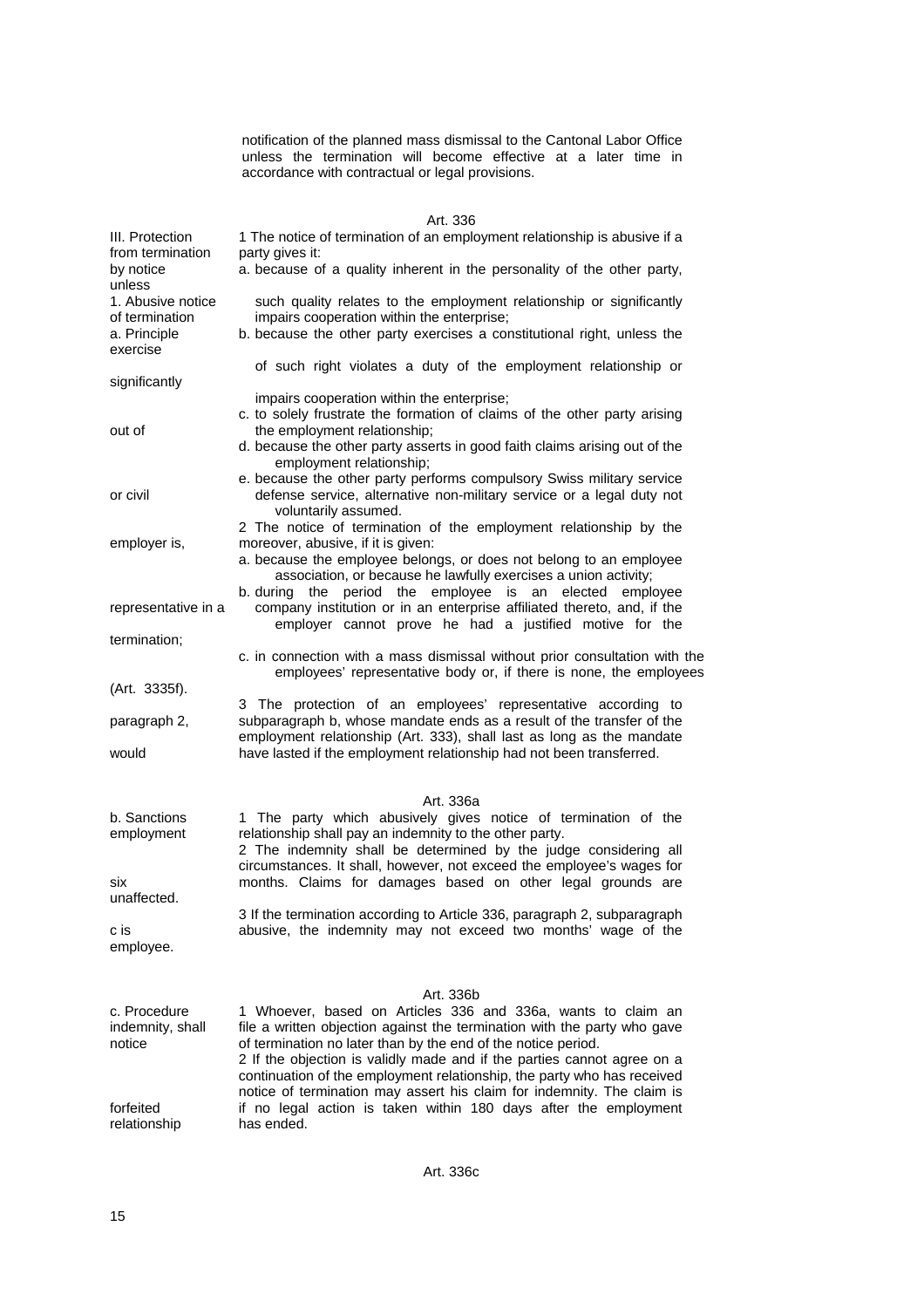| 2. Notice of                            | 1 Upon expiration of a probation period, the employer shall not                                                                                                                                                                                                   |
|-----------------------------------------|-------------------------------------------------------------------------------------------------------------------------------------------------------------------------------------------------------------------------------------------------------------------|
| terminate<br>termination at an          | the employment relationship:                                                                                                                                                                                                                                      |
| improper time<br>a. By the employer     | a. during the other party's performance of compulsory Swiss military<br>service or civil defense service, Swiss civilian service and, in<br>case such service lasts more than eleven days, during the four                                                        |
| weeks                                   | prior                                                                                                                                                                                                                                                             |
|                                         | to and after the service;<br>b. during the period that the employee is prevented from performing his                                                                                                                                                              |
| work                                    | fully or partially by no fault of his own due to sickness or accident for                                                                                                                                                                                         |
| 30                                      | days in the first year of service, for 90 days as of the second year of<br>until and with the fifth year of service, and for 180 days as of the sixth                                                                                                             |
| service<br>year                         | of service:                                                                                                                                                                                                                                                       |
|                                         | c. during pregnancy and during the 16 weeks following lying-in of a                                                                                                                                                                                               |
| female                                  | employee;<br>d. during the employee's participation with the agreement of the                                                                                                                                                                                     |
| employer at a<br>federal                | foreign aid service assignment abroad ordered by the competent<br>agency.                                                                                                                                                                                         |
| be                                      | 2 Notice given during one of the forbidden periods in paragraph 1 shall<br>void. If the notice is given prior to the beginning of such period,                                                                                                                    |
| however, and                            | if the notice period has not expired prior to such period, the expiration                                                                                                                                                                                         |
| shall be                                | suspended and shall continue only after the termination of the forbidden<br>period.                                                                                                                                                                               |
| fixed,                                  | 3 If, for the termination of the employment relationship, a final date is<br>such as the end of the month or of a working week, and if such date                                                                                                                  |
| does not                                | coincide with the end of the continued notice period, the notice period                                                                                                                                                                                           |
| shall be                                | extended until the next following final date.                                                                                                                                                                                                                     |
|                                         |                                                                                                                                                                                                                                                                   |
|                                         | Art. 336d                                                                                                                                                                                                                                                         |
| b. By the<br>terminate                  | 1 Upon expiration of a probation period, the employee shall not                                                                                                                                                                                                   |
| employee<br>to                          | the employment relationship if a supervisor, whose functions he is able                                                                                                                                                                                           |
| activity,                               | perform, or if the employer himself under the conditions determined by<br>Article 336c, paragraph 1, letter a, is prevented from exercising his                                                                                                                   |
|                                         | and the employee must perform this activity during such period.<br>2 Article 336c, paragraphs 2 and 3, is accordingly applicable.                                                                                                                                 |
|                                         |                                                                                                                                                                                                                                                                   |
| IV. Termination<br>time                 | Art. 337<br>1 For valid reasons, the employer, as well as the employee, may at any                                                                                                                                                                                |
| without notice<br>the                   | terminate the employment relationship without notice. He shall justify                                                                                                                                                                                            |
| 1. Preconditions<br>party.              | termination of the contract in written form if so requested by the other                                                                                                                                                                                          |
| a. For valid<br>under                   | 2 A valid reason is considered to be, in particular, any circumstance                                                                                                                                                                                             |
| reasons<br>expected                     | which, if existing, the terminating party can in good faith not be<br>to                                                                                                                                                                                          |
| ıs<br>reason.                           | continue the employment relationship.<br>3 The judge shall decide in his own discretion on the existence of such<br>circumstances. In no event shall he consider the fact that the employee<br>prevented from performing work without his own fault to be a valid |
|                                         |                                                                                                                                                                                                                                                                   |
|                                         | Art. 337a                                                                                                                                                                                                                                                         |
| b. In case of wage<br>impairment<br>for | If the employer becomes insolvent, the employee may terminate the<br>employment relationship without notice unless he is furnished security<br>his                                                                                                                |
| period                                  | claims arising from the employment relationship within an adequate                                                                                                                                                                                                |
|                                         | of time.                                                                                                                                                                                                                                                          |
|                                         |                                                                                                                                                                                                                                                                   |

16